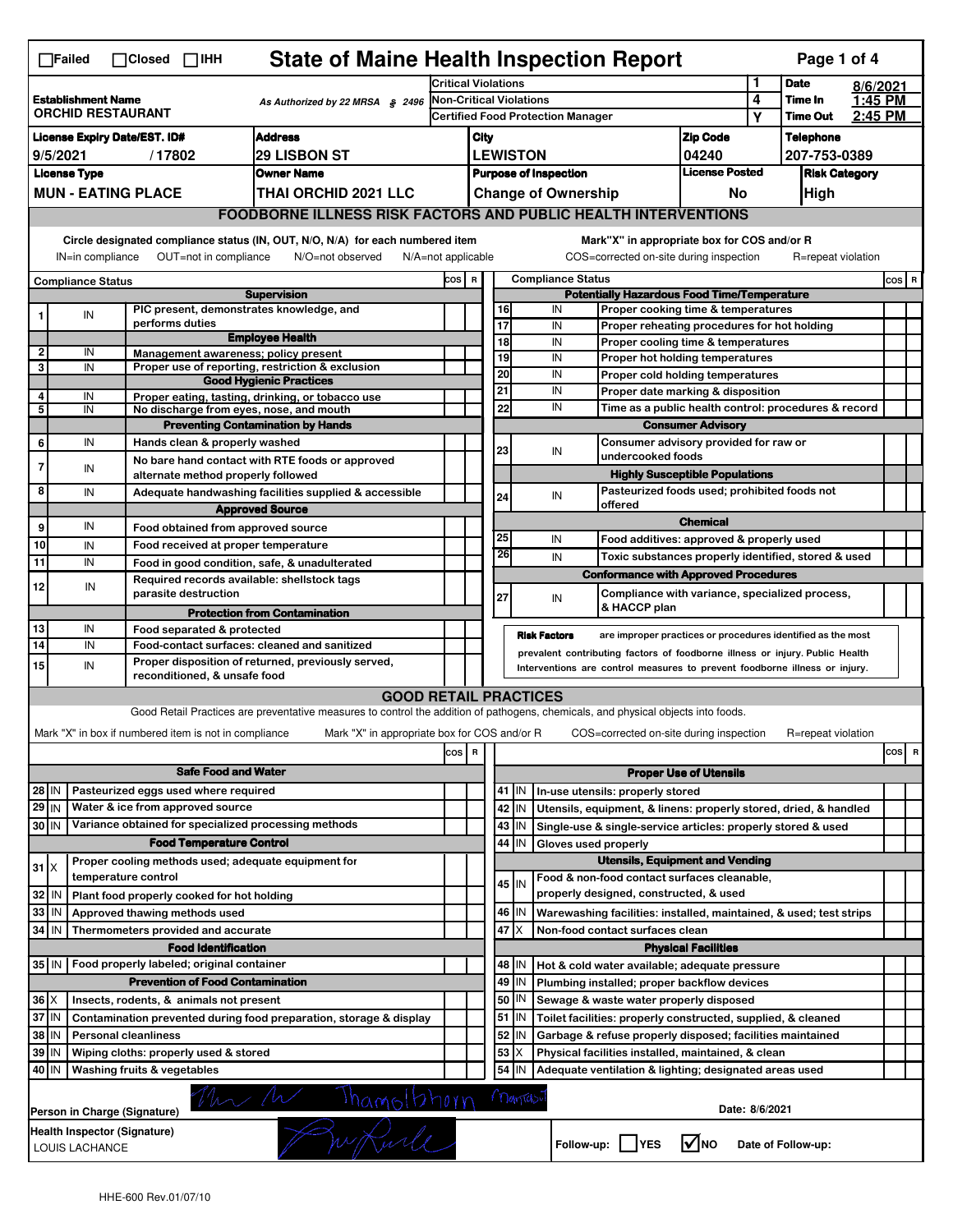| <b>State of Maine Health Inspection Report</b>        |                                |                                 |  |                                                |              |                  |                   | Page 2 of 4                      |  |  |
|-------------------------------------------------------|--------------------------------|---------------------------------|--|------------------------------------------------|--------------|------------------|-------------------|----------------------------------|--|--|
| <b>Establishment Name</b><br><b>ORCHID RESTAURANT</b> |                                | As Authorized by 22 MRSA § 2496 |  |                                                |              | 8/6/2021<br>Date |                   |                                  |  |  |
| License Expiry Date/EST. ID#<br>/17802<br>9/5/2021    | <b>Address</b><br>29 LISBON ST |                                 |  | City / State<br><b>LEWISTON</b>                | /ME          |                  | Zip Code<br>04240 | <b>Telephone</b><br>207-753-0389 |  |  |
| <b>Temperature Observations</b>                       |                                |                                 |  |                                                |              |                  |                   |                                  |  |  |
| Location                                              | <b>Temperature</b>             |                                 |  |                                                | <b>Notes</b> |                  |                   |                                  |  |  |
| Low temp auto dish                                    | 50-99 ppm                      | Chlorine solution               |  |                                                |              |                  |                   |                                  |  |  |
| Sashimi cooler (bottom)                               | $35*$                          | Air temp                        |  |                                                |              |                  |                   |                                  |  |  |
| Cooler 2                                              | $37*$                          | Air temp                        |  |                                                |              |                  |                   |                                  |  |  |
| Cooler 1                                              | $35*$                          | Air temp                        |  |                                                |              |                  |                   |                                  |  |  |
| Walk in cooler                                        | $53*$                          |                                 |  | Air temp (owner calling refrigeration company) |              |                  |                   |                                  |  |  |
| Hand wash sink                                        | $114*$                         | Cooking line                    |  |                                                |              |                  |                   |                                  |  |  |

| Person in Charge (Signature)                          | Date: 8/6/2021 |
|-------------------------------------------------------|----------------|
| <b>Health Inspector (Signature)</b><br>LOUIS LACHANCE |                |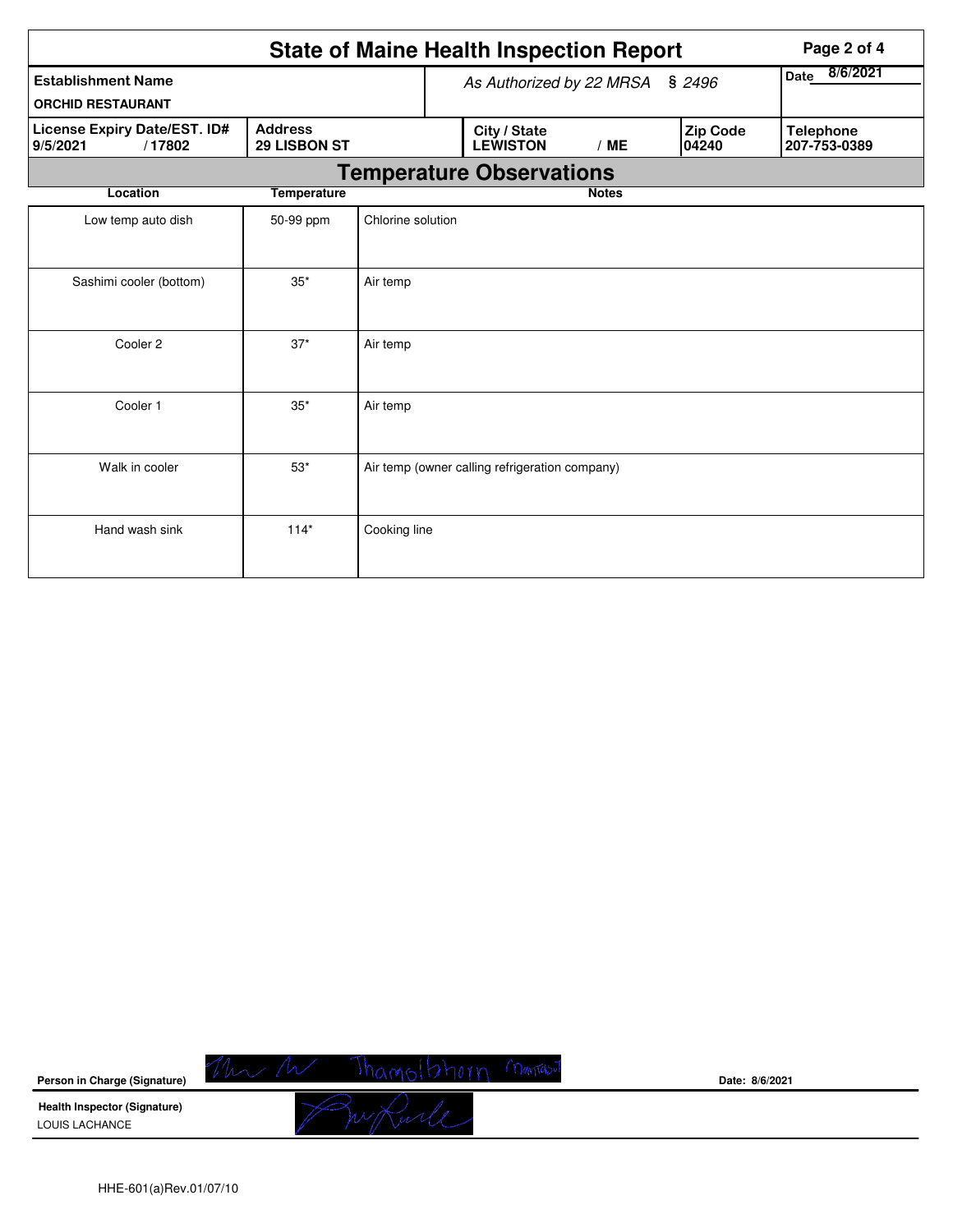| <b>State of Maine Health Inspection Report</b>                                                                                                     |                     |                                 |           |                          |                  |  |  |  |  |
|----------------------------------------------------------------------------------------------------------------------------------------------------|---------------------|---------------------------------|-----------|--------------------------|------------------|--|--|--|--|
| <b>Establishment Name</b>                                                                                                                          |                     |                                 |           |                          | 8/6/2021<br>Date |  |  |  |  |
| <b>ORCHID RESTAURANT</b><br>License Expiry Date/EST. ID#                                                                                           | <b>Address</b>      |                                 |           |                          |                  |  |  |  |  |
| 9/5/2021<br>/17802                                                                                                                                 | <b>29 LISBON ST</b> | City / State<br><b>LEWISTON</b> | <b>ME</b> | <b>Zip Code</b><br>04240 |                  |  |  |  |  |
| <b>Observations and Corrective Actions</b>                                                                                                         |                     |                                 |           |                          |                  |  |  |  |  |
| Violations cited in this report must be corrected within the time frames below, or as stated in sections<br>8-405.11 and 8-406.11 of the Food Code |                     |                                 |           |                          |                  |  |  |  |  |
| 31: 4-301.11: N: Insufficient hot holding and/or cold holding equipment.                                                                           |                     |                                 |           |                          |                  |  |  |  |  |

INSPECTOR NOTES: Walk in cooler elevated in temperature. Make adjustment or repair cooling system.

36: 6-501.111.(C): C: Pests found on premises due to not using proper methods to control them.

INSPECTOR NOTES: Fruit flies are present in cellar storage/prep area. Remove returnables that may attract flies. Hire 3rd party pest control to remedy issue.

47: 4-602.13: N: Non-food contact surfaces are not cleaned at a frequency necessary to preclude accumulation of soil residues.

INSPECTOR NOTES: Walk in cooler shelving have a build up of dust/debris. The back of cooking equipment needs cleaning due to grease build up. Clean more often and as necessary.

53: 6-501.114: N: The premises is littered / unnecessary equipment and articles present.

INSPECTOR NOTES: The basement has too many unused equipment items that make it difficult to clean effectively. Remove all unneeded items and clean.

53: 6-501.12: N: The physical facilities are not clean.

INSPECTOR NOTES: The floors in the kitchen, coving, hard to reach wall areas, ceiling tiles near vents and the basement floors are unclean. Move items and clean.